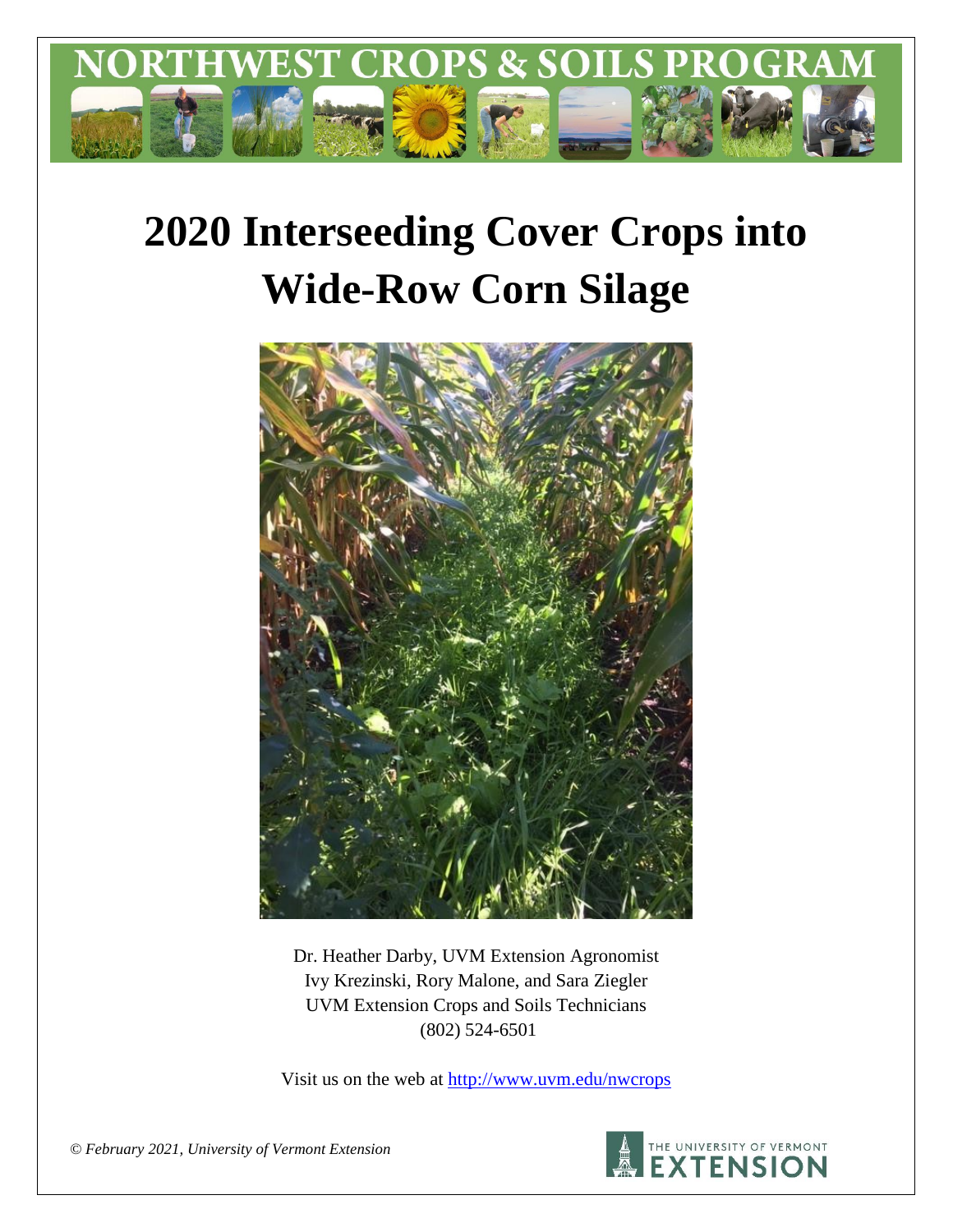## **2020 INTERSEEDING COVER CROPS INTO WIDE-ROW CORN SILAGE Dr. Heather Darby, University of Vermont Extension [heather.darby\[at\]uvm.edu](mailto:heather.darby@uvm.edu?subject=2013%20Long%20Season%20Corn%20Report)**

There has been increased interest in interseeding cover crops into corn. Cover cropping is a way to prevent soil erosion, maintain and/or improve soil nutrients, improve soil aggregation, prevent nutrient loss from runoff, and increase water retention. Such soil improvements can promote conditions that add resiliency to a crop, especially considering extreme weather patterns that may affect yields. Interseeding can be beneficial by providing year-round ground coverage and maximizing a short growing season by interseeding early to allow for full cover crop growth. It can be difficult to grow a successful cover crop, given other demands from a farm operation and weather limitations. One challenge that farmers face when trying to implement interseeding is establishing the cover crops into dense rows of corn. Shading by corn plants restricts cover crop growth especially as the season progresses. Traditionally, corn is planted in dense 30-in. rows to maximize yields and decrease weed pressure. In 2018 and 2019, Practical Farmers of Iowa has conducted on-farm research trials to study the effect of wide rows (60-inch) on grain corn yields and cover crop biomass. Cover crop biomass was significantly increased when planted into 60-in. corn, but results were mixed when it came to corn yields. Over half the farms saw reduced corn yields in 60-in. corn compared to 30-in. rows (Gailans, 2018, 2019). This innovative practice may be a viable solution for farmers, but research needs to be done in the Northeast to determine the impact of wide rows on corn silage yield and quality, cover crop biomass, and soil health. In 2020, the University of Vermont Extension Northwest Crops and Soils Program conducted the second year of this trial to examine the impact of corn row spacing and population on interseeded cover crop success, as well as corn yield and quality here in the Northeast.

# **MATERIALS AND METHODS**

The trial was conducted at Borderview Research Farm, Alburgh, VT in 2020. The experimental design was a randomized complete block design with split plots and four replications (Table 1). Main plots were 2 rowwidths, 30- and 60-inch spacing (Table 2). Subplots were 3 different cover crop treatments, cowpeas, Summer Solar mix, and a mix of annual ryegrass, tillage radish, and red clover; varietal information and seeding rate are provided in Table 3 below. There were 4 rows per plot. To account for the difference in row-width, plots with 30-in. spacing were 10' x 20'and plots with 60-in. spacing were 20' x 30'.

| <b>Location</b>                     | <b>Borderview Research Farm</b> |  |  |
|-------------------------------------|---------------------------------|--|--|
|                                     | Alburgh, VT                     |  |  |
| Soil type                           | Covington silty clay loam       |  |  |
| Previous crop                       | Winter rye                      |  |  |
|                                     | $56,000 - 60$ in                |  |  |
| Plant population (seeds $ac^{-1}$ ) | $32,000 - 30$ in                |  |  |
|                                     | $30,000 - 30$ in                |  |  |
| <b>Corn variety</b>                 | NK8618 (Roundup Ready) 86RM     |  |  |
| Plot size (ft.)                     | $20 \times 30 - 60$ in.         |  |  |
|                                     | $10 \times 30 - 30$ in.         |  |  |

|  |  | Table 1. Wide row corn agronomic and trial information, Alburgh, VT, 2020. |  |
|--|--|----------------------------------------------------------------------------|--|
|  |  |                                                                            |  |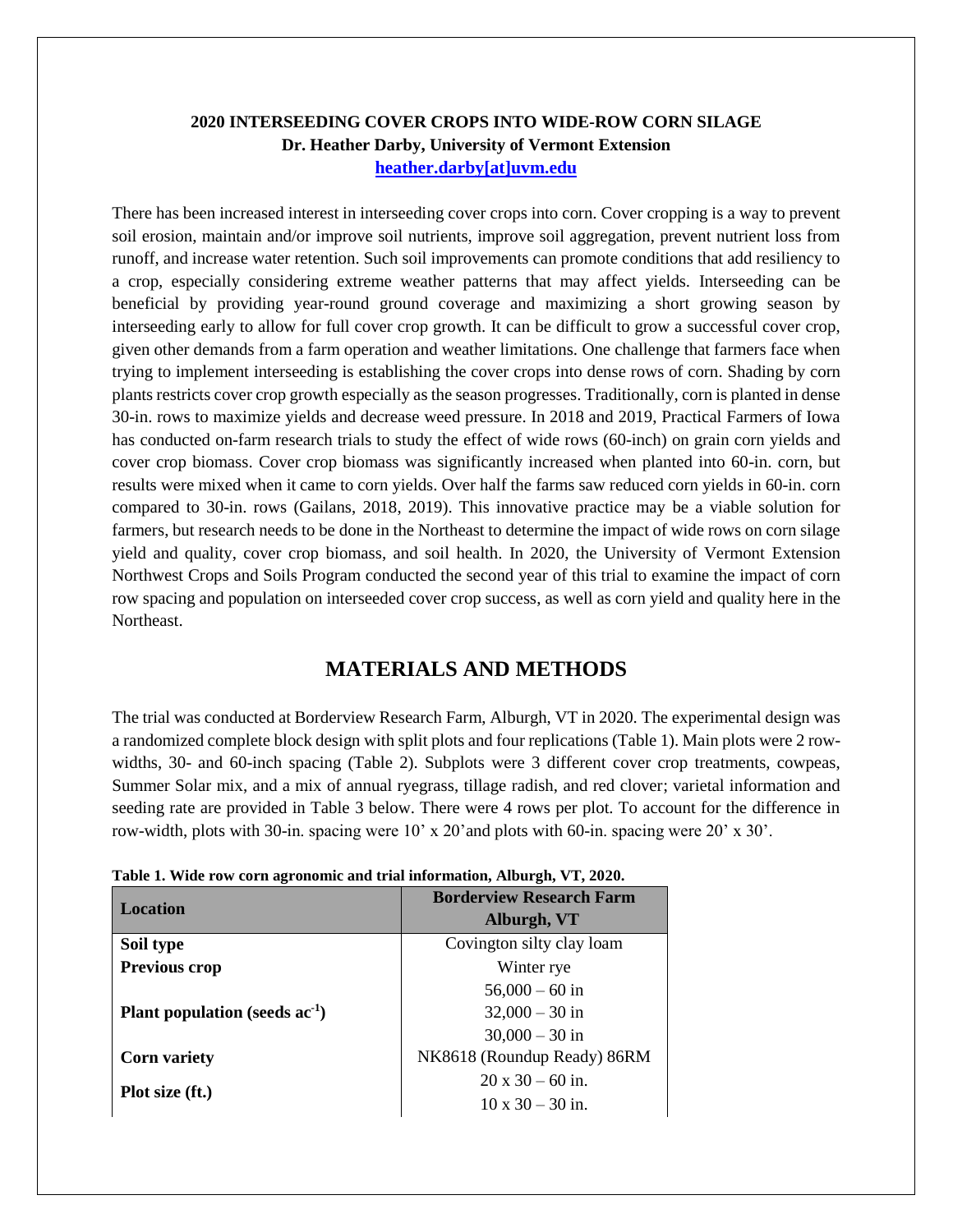| <b>Planting date</b>                      | Corn: 14-May<br>Cover crop: 18-Jun                                                                                 |
|-------------------------------------------|--------------------------------------------------------------------------------------------------------------------|
| <b>Tillage operations</b>                 | Spring disk, spike tooth harrow                                                                                    |
| Starter fertilizer (at planting)          | 200 lbs. $ac^{-1}$ 10-20-20                                                                                        |
| <b>Chemical weed control</b>              | 1 qt. ac <sup>-1</sup> Roundup Power Max <sup>®</sup> and<br>$\frac{1}{2}$ oz. ac <sup>-1</sup> Resolve® Q, 26-May |
| <b>Additional fertilizer (side dress)</b> | 200 lbs. ac <sup>-1</sup> 46-0-0, 23-Jun                                                                           |
| Harvest date                              | Corn: 9-Sep                                                                                                        |

| Table 2. Treatment descriptions for wide row corn trial, Alburgh, VT, 2020. |  |  |
|-----------------------------------------------------------------------------|--|--|
|                                                                             |  |  |

| <b>Row widths</b> | <b>Corn populations</b> |
|-------------------|-------------------------|
| 1n.               | plants ac <sup>-1</sup> |
|                   | 56,000                  |
|                   | 30,000                  |
| 30                | 32,000                  |

| Table 3. Cover crop information for wide row corn trial, Alburgh, VT, 2020. |  |  |  |  |
|-----------------------------------------------------------------------------|--|--|--|--|
|-----------------------------------------------------------------------------|--|--|--|--|

| Cover crop          | <b>Seeding rate</b> | <b>Species</b>                                                                  |  |  |  |
|---------------------|---------------------|---------------------------------------------------------------------------------|--|--|--|
|                     | $lbs$ , $ac^{-1}$   |                                                                                 |  |  |  |
| Cowpeas             | 60                  | 'Iron & Clay' mixed cowpeas                                                     |  |  |  |
| Summer solar<br>mix | 60                  | cowpeas 'Iron & Clay', buckwheat 'VNS',<br>sunn hemp "VNS', Peredovik sunflower |  |  |  |
| <b>AR/TR/RC Mix</b> | 30                  | Annual ryegrass, tillage radish, red clover                                     |  |  |  |

Plots were planted on 14-May with a 4-row cone planter with John Deere row units fitted with Almaco seed distribution units (Nevada, IA) at a rate of 56,000 seeds  $ac^{-1}$ . After planting, plots with 30-in. spacing were thinned to either 30,000 or 32,000 plants  $ac^{-1}$  depending on treatment, however there were no statistically significant differences between the two populations. Results presented below represent all plots with 30 inch row spacing, regardless of plant population. Plots with 60-inch spacing were not thinned. Cover crops were interseeded into corn on 18-Jun. Photosynthetic Active Radiation (PAR) was measured using a LI-COR LI-191R Line Quantum Sensor equipped with a LI-1500 GPS (Lincoln, NE) enabled data logger. In each plot two readings were taken, one above the corn canopy to capture the total available sunlight, and one under the canopy at approximately ground level in the center of the plot. These two measurements were used to calculate PAR canopy infiltration (%). On 3-Sep, cover crop samples were taken, by collecting two 0.25  $\text{m}^2$  quadrats per plot in 30-in. plots, and one 0.25  $\text{m}^2$  quadrat per plot in 60-in. plots. Only one quadrat sample was taken from 60-in. plots due to a greater amount of cover crop biomass present. Samples were weighed and dried to determine yield and dry matter content. On 9-Sep, the corn was harvested with a John Deere 2-row chopper and a wagon fitted with scales. An approximate 1 lb. subsample was taken from each plot and dried to calculate dry matter content. The dried subsamples were ground on a Wiley sample mill to a 2mm particle size and to 1mm particle size on a cyclone sample mill from the UDY Corporation. The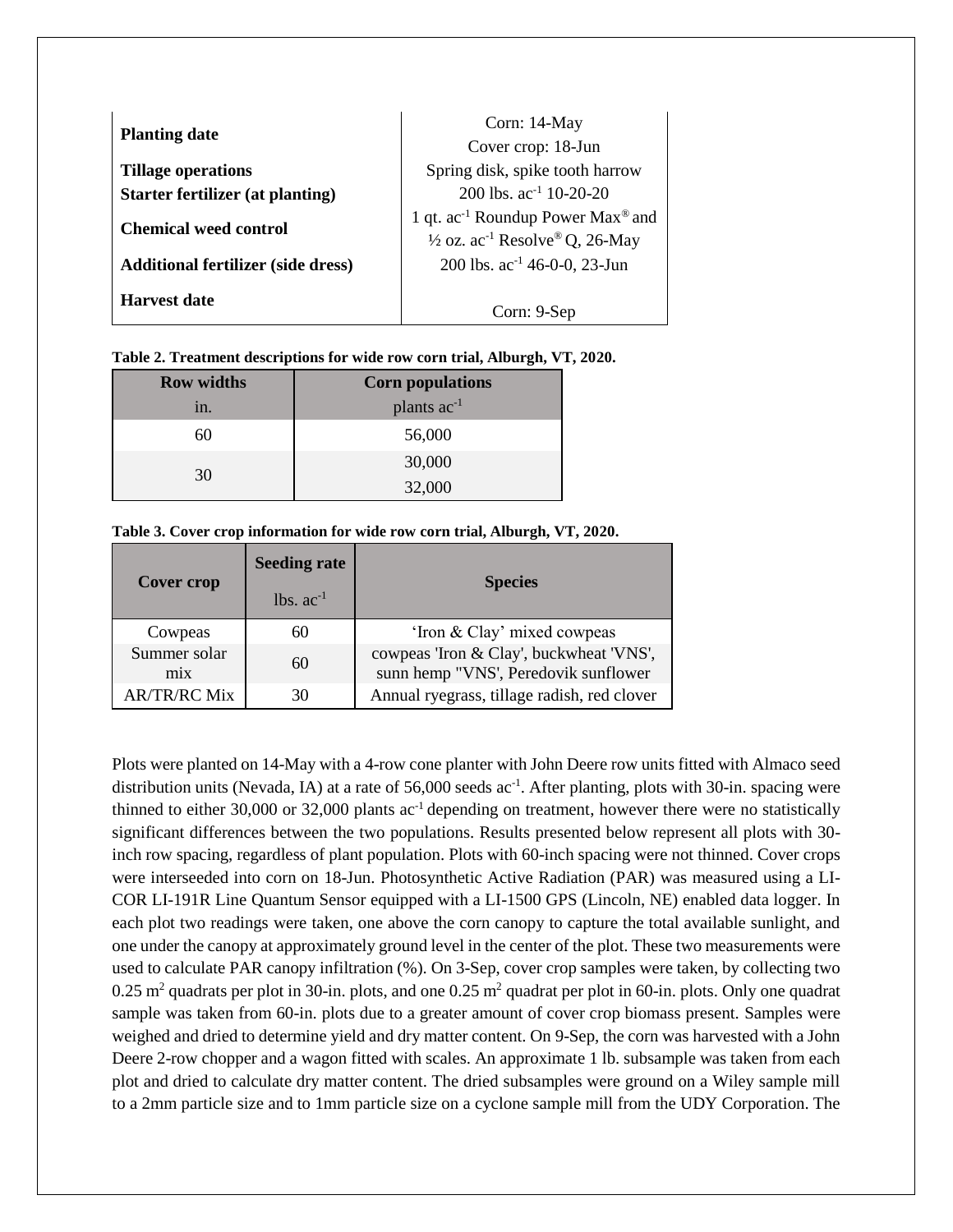samples were then analyzed for quality at the University of Vermont Cereal Testing Lab (Burlington, VT) with a FOSS NIRS (near infrared reflectance spectroscopy) DS2500 Feed and Forage analyzer. The NIR procedures and corn silage calibration from Dairy One Forage Laboratories (Geneva, NY) were used to determine crude protein (CP), starch, lignin, ash, total fatty acids (TFA), ash corrected neutral detergent fiber (aNDFom), and neutral detergent fiber digestibility (NDFD).

Mixtures of true proteins, composed of amino acids, and non-protein nitrogen make up the crude protein (CP) content of forages. The CP content is determined by measuring the amount of nitrogen and multiplying by 6.25. The bulky characteristics of forage come from fiber. Forage feeding values are negatively associated with fiber since the less digestible portions of plants are contained in the fiber fraction. The detergent fiber analysis system separates forages into two parts: cell contents, which include sugars, starches, proteins, non-protein nitrogen, fats and other highly digestible compounds; and the less digestible components found in the fiber fraction. The total fiber content of forage is contained in the neutral detergent fiber (NDF). Chemically, this fraction includes cellulose, hemicellulose, and lignin. Because of these chemical components and their association with the bulkiness of feeds, NDF is closely related to feed intake and rumen fill in cows. Recently, forage testing laboratories have begun to evaluate forages for NDF digestibility (NDFD). This analysis can be conducted over a wide range of incubation periods from 30 to 240 hours. Research has demonstrated that lactating dairy cows will eat more dry matter and produce more milk when fed forages with optimum NDFD. Forages with increased NDFD will result in higher energy values and, perhaps more importantly, increased forage intakes. Forage NDFD can range from  $20 - 80\%$ NDF. Neutral detergent fiber expressed on an organic matter basis (aNDFom) is used when high ash content leads to ash remaining in the fiber residue. Net energy lactation (NEL) is estimated energy value of feed used for maintenance plus milk production during dairy cow lactation or last two months of gestation for dry, pregnant cows.

Data were analyzed using a general linear model procedure of SAS (SAS Institute, 1999). Replications were treated as random effects, and treatments were treated as fixed. Mean comparisons were made using the Least Significant Difference (LSD) procedure where the F-test was considered significant, at p<0.10. Variations in genetics, soil, weather, and other growing conditions can result in variations in yield and quality. Statistical analysis makes it possible to determine whether a difference between treatments is significant or whether it is due to natural variations in the plant or field. At the bottom of each table, a LSD value is presented for each variable (i.e. yield). Least Significant Differences (LSDs) at the 0.10 level of significance are shown. This means that when the difference between two treatments within a column is equal to or greater to the LSD value for the column, there is a real difference between the treatments 90% of the time. Treatments within a column that have the same letter are statistically similar. In this example, treatment C was significantly different from treatment A, but not from treatment B. The difference between

C and B is 1.5, which is less than the LSD value of 2.0 and so these treatments were not significantly different in yield. The difference between C and A is equal to 3.0, which is greater than the LSD value of 2.0 indicating the yields of these treatments were significantly different from one another. The letter 'a' indicates that treatment B was not significantly lower than the top yielding treatment, indicated in bold.

| Treatment | Yield            |
|-----------|------------------|
| A         | 6.0 <sup>b</sup> |
| B         | $7.5^{ab}$       |
| C         | 9.0 <sup>a</sup> |
| LSD       | 2.0              |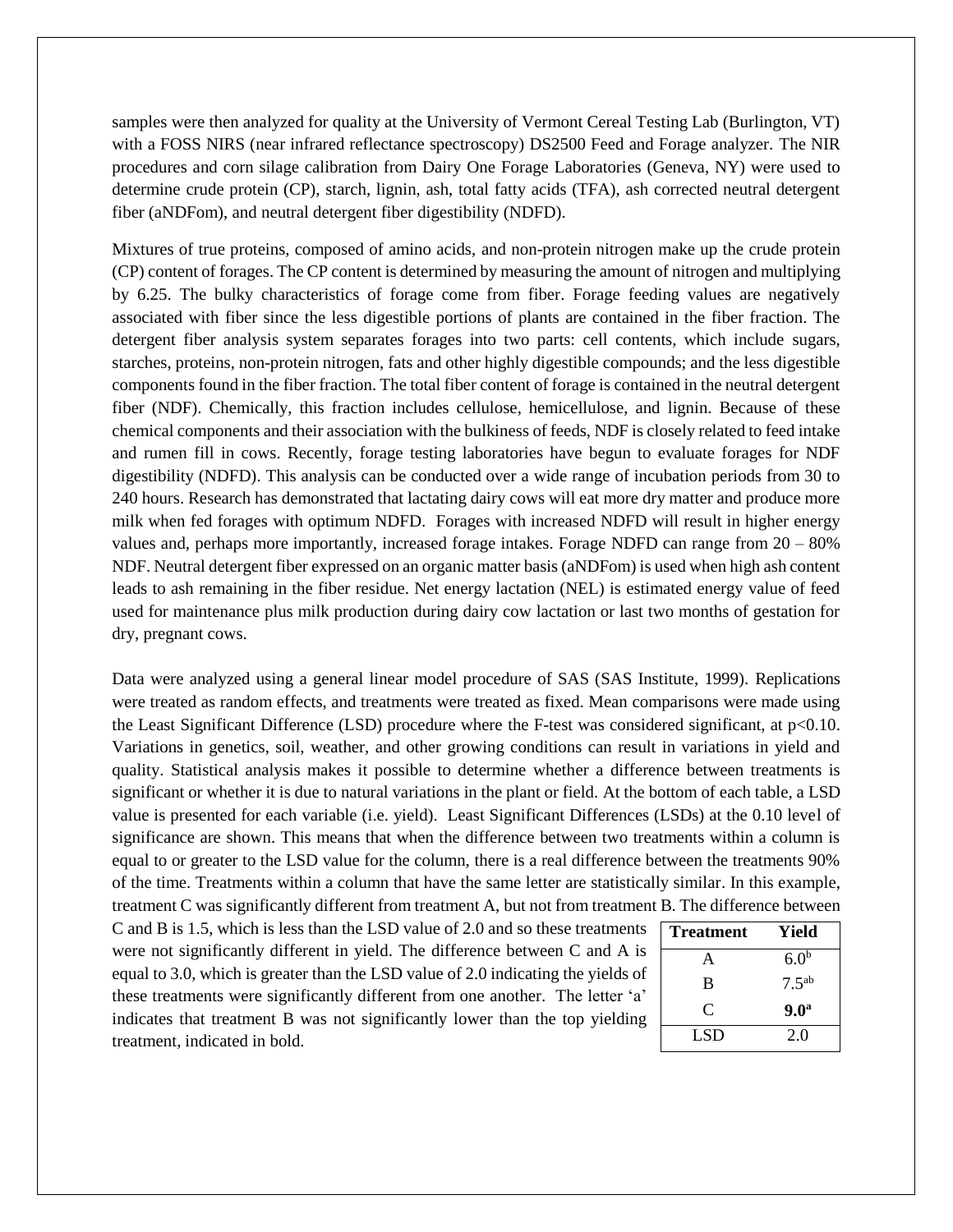## **RESULTS**

Weather data was recorded with a Davis Instrument Vantage Pro2 weather station, equipped with a WeatherLink data logger at Borderview Research Farm in Alburgh, VT (Table 4). The region experienced drought and warmer than average temperatures this season. While May was cooler than average, from June to August, temperatures were higher than normal. In July, the average temperature in Alburgh, VT was 4.17° F higher than normal. Above average temperatures coincided with little rainfall from May to July. In both May and June, there were periods without rain that lasted nearly two weeks. July was particularly hot and dry. But in August there were a two significant rain events and the average monthly precipitation was 2.86 in. above normal. However, this season's warm conditions did provide optimal Growing Degree Days (GDDs) through the season with a total of 2484 GDDs accumulated May-Sep, 139 above normal.

| Alburgh, VT                       | May     | June    | July    | August | Sept    |
|-----------------------------------|---------|---------|---------|--------|---------|
| Average temperature $(^{\circ}F)$ | 56.1    | 66.9    | 74.8    | 68.8   | 59.2    |
| Departure from normal             | $-0.44$ | 1.08    | 4.17    | 0.01   | $-1.33$ |
|                                   |         |         |         |        |         |
| Precipitation (inches)            | 2.35    | 1.86    | 3.94    | 6.77   | 2.75    |
| Departure from normal             | $-1.04$ | $-1.77$ | $-0.28$ | 2.86   | $-0.91$ |
|                                   |         |         |         |        |         |
| Growing Degree Days (50-86°F)     | 298     | 516     | 751     | 584    | 336     |
| Departure from normal             | 6       | 35      | 121     | ◠      | $-24$   |

**Table 4. Weather data for Alburgh, VT, 2020.**

Based on weather data from a Davis Instruments Vantage Pro2 with WeatherLink data logger.

Historical averages are for 30 years of NOAA data (1981-2010) from Burlington, VT.

Measurements of photosynthetically active radiation (PAR) through the corn canopy to the soil surface was measured four times during the growing season, 16-Jul, 24-Jul, 6-Aug, and 26-Aug 2020. There were significant differences in the percent PAR infiltration between 60-inch and 30-inch row-widths (Figure 1). On all four sample dates, the percent canopy infiltration was significantly higher in 60-inch row spacing. The difference in light infiltration between the 60-inch and 30-inch treatments decreased as the season progressed and corn canopy closed. There were no significant differences in the percent PAR infiltration between cover crop types on the first (16-Jul) and last (26-Aug), sampling dates (Figure 2). The Summer Solar mix had significantly greater PAR infiltration than the other two cover crops on 24-Jul. On 6-Aug, again the Summer Solar mix had the greatest PAR infiltration, but that was statistically similar to the cow peas.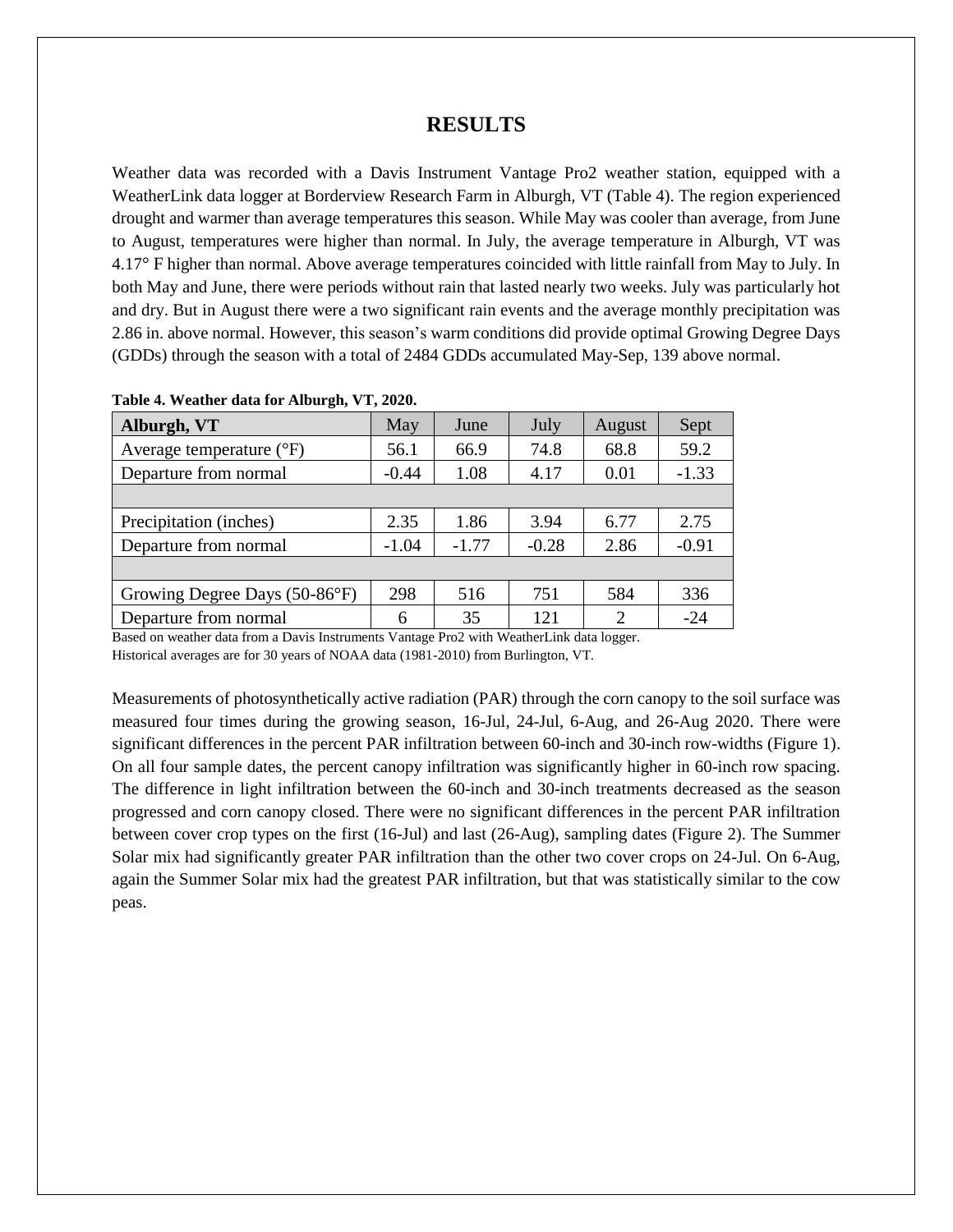

**Figure 1. Percent PAR infiltration through corn canopy to soil surface in 60-in. and 30-in. row-widths, Alburgh, VT, 2020.** Within a column, treatments marked with different lowercase letters are statistically different (p=0.10).



**Figure 2. Percent PAR infiltration through corn canopy to soil surface in different interseeded cover crops, Alburgh, VT, 2020.** Within a column, treatments marked with different lowercase letters are statistically different  $(p=0.10)$ .

## *Soil Health Results*

After corn was harvested, soil samples were collected on 22-Sep and were submitted to the Cornell Soil Health Laboratory for the Comprehensive Assessment of Soil Health analysis (Ithaca, NY). Five soil samples within each plot were collected six inches in depth with a 3-inch diameter auger, thoroughly mixed, put in a labeled gallon bag, and mailed to the lab for analysis. Percent aggregate stability was measured by Cornell Sprinkle Infiltrometer and indicates ability of soil to resist erosion. Active carbon (mg C kg<sup>-1</sup>) is measured by quantifying potassium permanganate oxidation with a spectrophotometer. Soil respiration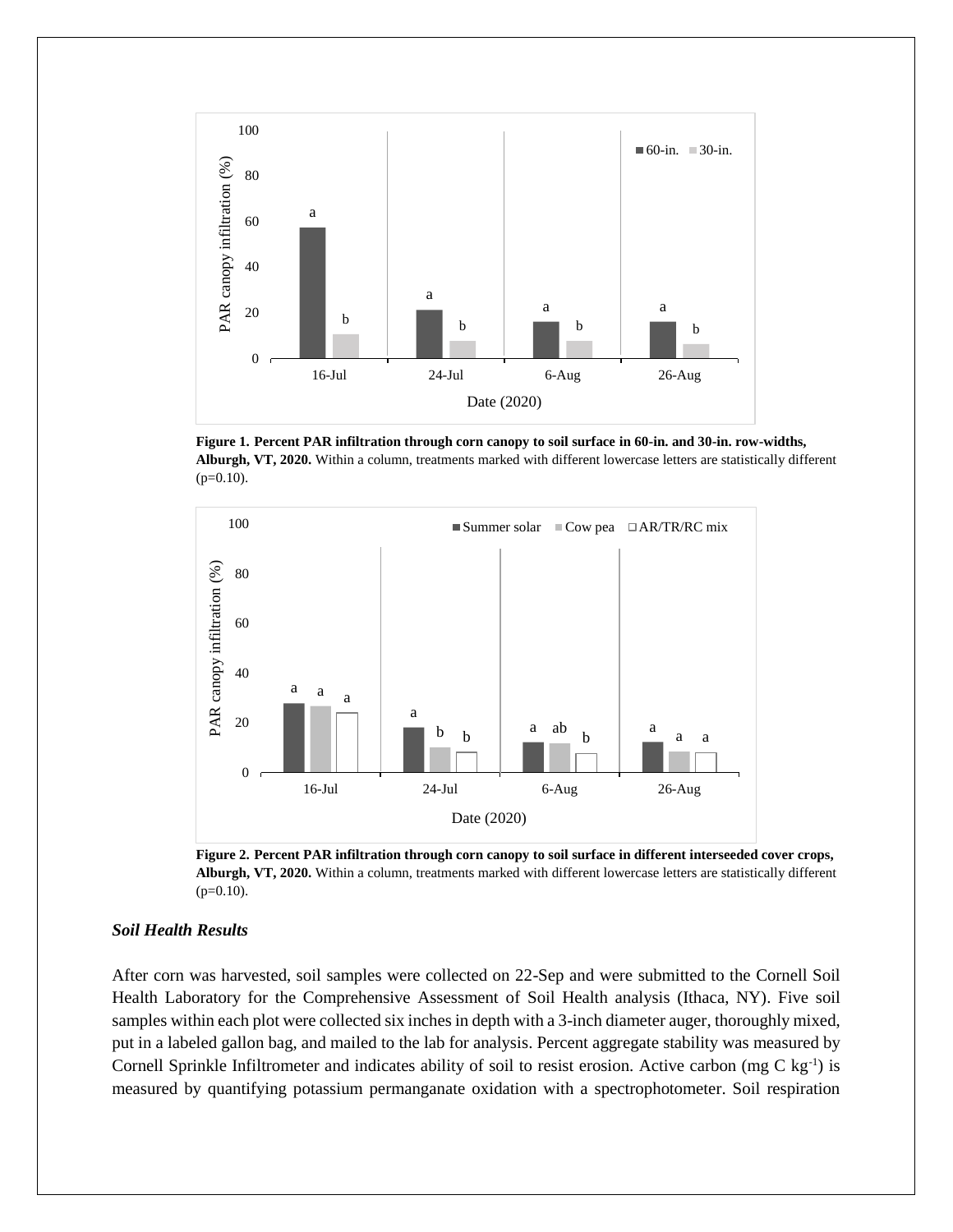$(CO<sub>2</sub> mg/soil g)$  is measured by amount of  $CO<sub>2</sub>$  released over a four-day incubation period and is used to quantify metabolic activity of the soil microbial community. Surface (0-6 in.) and subsurface (6-18 in.) hardness are measured using a field penetrometer. The Soil Health Score is a weighted calculation of different soil quality parameters

The 30-inch rows did not differ significantly from the 60-inch rows in terms of wet aggregate stability, active carbon, soil respiration or overall soil health score (Table 5). Surface and subsurface hardness were significantly reduced in the 60-inch rows compared to the 30-inch rows. In terms of cover crop type, there were also no significant differences in wet aggregate stability, active carbon, soil respiration or overall soil health score (Table 6). The AR/TR/RC mix had significantly lower surface and subsurface hardness than the other two cover crops.

| <b>Row width</b>                                           | Wet<br>aggregate<br>stability | <b>Active</b><br>carbon          | <b>Soil</b><br>respiration                            | <b>Surface</b><br>hardness<br>$(0-6$ in.) | <b>Subsurface</b><br>hardness<br>$(6-18$ in.) | <b>Overall</b> |
|------------------------------------------------------------|-------------------------------|----------------------------------|-------------------------------------------------------|-------------------------------------------|-----------------------------------------------|----------------|
|                                                            | $\frac{0}{0}$                 | $mg C kg^{-1}$                   | $CO2$ mg g <sup>-1</sup>                              | Psi                                       | Psi                                           | Score          |
| 30-in.                                                     | 38.8                          | 1101                             | 0.923                                                 | $146^{\circ}$ †                           | 285 <sup>b</sup>                              | 72.5           |
| 60-in.                                                     | 35.2                          | 1077                             | 0.985                                                 | 124 <sup>a</sup>                          | 273 <sup>a</sup>                              | 74.9           |
| LSD $(0.10)^{\ddagger}$                                    | $NS^{\S}$                     | <b>NS</b>                        | <b>NS</b>                                             | 14.6                                      | 11.0                                          | N/A            |
| <b>Trial Mean</b><br>$\overline{\phantom{a}}$<br>$\cdot$ . | 37.0<br>$\cdot$ $\cdot$       | 1089<br>$\overline{\phantom{a}}$ | 0.954<br>$\cdot$ $\cdot$ $\cdot$<br>$\cdots$ $\cdots$ | 135<br>r<br>j                             | 279<br>.                                      | 73.7           |

#### **Table 5. Impact of row width on soil quality in corn silage, Alburgh, VT, 2020.**

†Treatments within a column with the same letter are statistically similar. Top performers are in **bold**.

‡LSD –Least significant difference at p=0.10.

§ NS – There was no statistical difference between treatments in a particular column (p=0.10).

|  |  | Table 6. Impact of cover crop type on soil quality in corn silage, Alburgh, VT, 2020. |  |  |
|--|--|---------------------------------------------------------------------------------------|--|--|
|  |  |                                                                                       |  |  |

| Cover crop                                    | Wet<br>aggregate<br>stability | <b>Active</b><br>carbon | <b>Soil</b><br>respiration | <b>Surface</b><br>hardness<br>$(0-6$ in.) | <b>Subsurface</b><br>hardness<br>$(6-18$ in.) | <b>Overall</b> |
|-----------------------------------------------|-------------------------------|-------------------------|----------------------------|-------------------------------------------|-----------------------------------------------|----------------|
|                                               | $\%$                          | $mg C kg^{-1}$          | $CO2$ mg g <sup>-1</sup>   | psi                                       | psi                                           | Score          |
| Cow pea                                       | 37.3                          | 1110                    | 0.962                      | $140^{\rm b}$ †                           | 280 <sup>b</sup>                              | 73.5           |
| Summer solar mix                              | 36.7                          | 1086                    | 1.004                      | 148 <sup>b</sup>                          | 294 <sup>c</sup>                              | 72.3           |
| AR/TR/RC mix                                  | 36.9                          | 1070                    | 0.897                      | 117 <sup>a</sup>                          | $264^{\mathrm{a}}$                            | 75.3           |
| LSD $(0.10)$ <sup><math>\ddagger</math></sup> | $NS^{\S}$                     | <b>NS</b>               | <b>NS</b>                  | 17.9                                      | 13.5                                          | N/A            |
| <b>Trial Mean</b><br>$\overline{\phantom{a}}$ | 37.0                          | 1089                    | 0.954                      | 135<br>--                                 | 279                                           | 73.7           |

†Treatments within a column with the same letter are statistically similar. Top performers are in **bold**.

‡LSD –Least significant difference at p=0.10.

§ NS – There was no statistical difference between treatments in a particular column (p=0.10).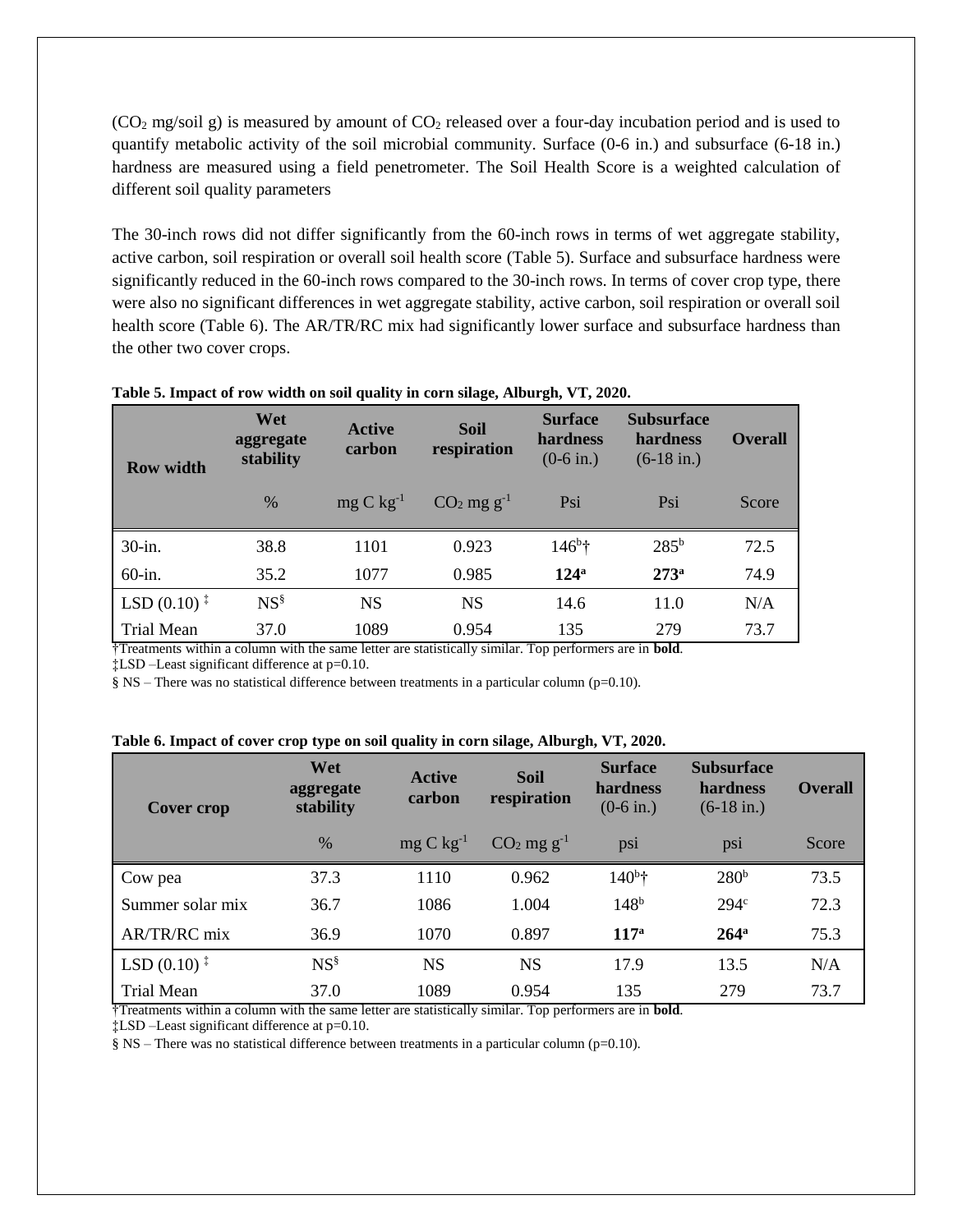## *Cover Crop Results*

The row width of the corn crop significantly impacted the dry matter yield of the interseeded cover crops (Table 7). Cover crop yield was significantly higher in the corn with 60-in. spacing (2166 lbs. ac<sup>-1</sup>). Dry matter yield was more than four times greater than the yield of cover crops in 30-in. rows (518 lbs. ac<sup>-1</sup>). There were also significant differences in dry matter yield amongst the different cover crops (Table 8). The Summer solar mix had the greatest dry matter yield (1430 lbs. ac<sup>-1</sup>) but was not statistically different from the cow peas (929 lbs.  $ac^{-1}$ ). The AR/TR/RC mix had the lowest yield, 844 lbs.  $ac^{-1}$ .

| <b>Row width</b>                      | Dry matter yield |
|---------------------------------------|------------------|
|                                       | $lbs. ac-1$      |
| 30-in.                                | $518^{b}$ †      |
| $60$ -in.                             | $2166^a$         |
| $\ddagger$ LSD (p=0.10)<br>Trial mean | 503              |
|                                       | 1068             |

**Table 7. Impact of row-width on cover crop dry matter yield, Alburgh, VT, 2020.**

†Treatments within a column with the same letter are statistically similar.

Top performers are in **bold**.

‡LSD –Least significant difference at p=0.10.

| Cover crop              | Dry matter yield                 |
|-------------------------|----------------------------------|
|                         | $lbs. ac^{-1}$                   |
| Cow pea                 | $929$ <sup>ab</sup> <sup>†</sup> |
| Summer Solar mix        | 1430 <sup>a</sup>                |
| AR/TR/RC mix            | 844 <sup>b</sup>                 |
| $\ddagger$ LSD (p=0.10) | 581                              |
| Trial mean              | 1068                             |

### **Table 8. Impact of cover crop type on dry matter yield, Alburgh, VT, 2020.**

†Treatments within a column with the same letter are statistically similar.

Top performers are in **bold**.

‡LSD –Least significant difference at p=0.10.

#### *Corn Results*

There was a significant impact of row spacing on corn dry matter and yield (Table 9). Corn in 30-inch rows had statistically higher dry matter (38.5%) and yield at 35% DM (24.1tons ac<sup>-1</sup>) than corn in 60-inch rows (36.7%; 18.6 tons ac<sup>-1</sup>). The 30-inch rows produced an average of 5.5 more tons of corn silage per acre than 60-inch rows. The cover crop type had an impact on the corn dry matter but not on the yield (Table 10). Corn that was interseeded with cow peas had significantly higher dry matter (38.7%) than the corn interseeded with the Summer solar mix (37.4%) or the AR/TR/RC mix (37.7%). Corn interseeded with the AR/TR/RC mix had the highest yield at 35% DM (23.1 tons ac<sup>-1</sup>) but this was not statistically different from the other two cover crops.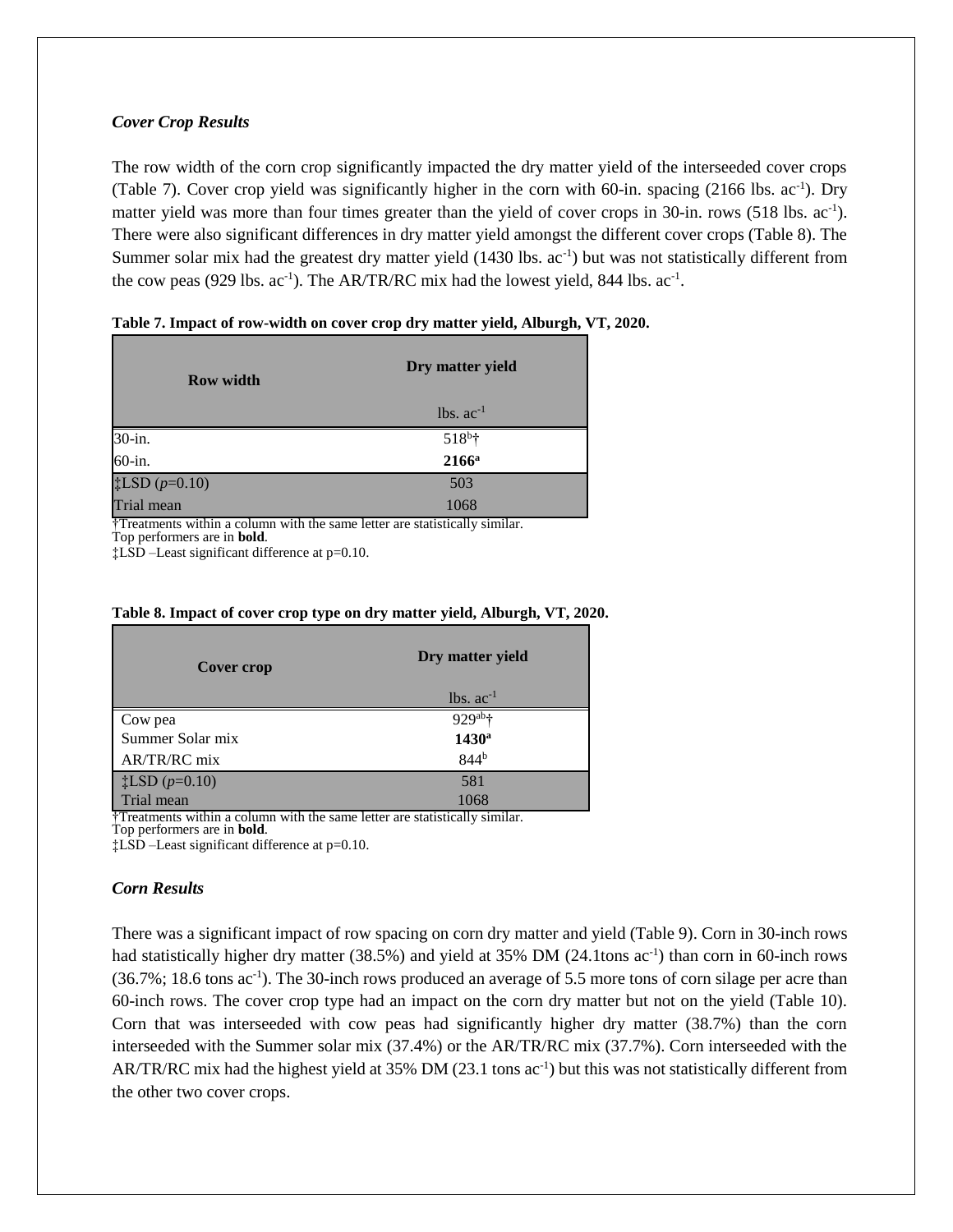#### **Table 9. Impact of row width on corn yield, Alburgh, VT, 2020.**

| <b>Row width</b>                    | DM                | <b>Yield, 35% DM</b> |
|-------------------------------------|-------------------|----------------------|
|                                     | $\%$              | tons $ac^{-1}$       |
| $30$ -in.                           | $38.5^{\rm a}$    | $24.1^{\circ}$       |
| $60$ -in.                           | 36.7 <sup>b</sup> | $18.6^{b}$           |
| $\frac{1}{2}$ LSD ( <i>p</i> =0.10) | 0.843             | 1.65                 |
| Trial mean                          | 37.9              | 22.2                 |

†Treatments within a column with the same letter are statistically similar. Top performers are in **bold**. ‡LSD –Least significant difference at p=0.10.

| Cover crop                                     | DM                   | Yield, 35% DM  |  |
|------------------------------------------------|----------------------|----------------|--|
|                                                | $\frac{0}{0}$        | tons $ac^{-1}$ |  |
| Cow pea                                        | $38.7$ <sup>a†</sup> | 21.2           |  |
| Summer Solar mix                               | 37.4 <sup>b</sup>    | 22.3           |  |
| AR/TR/RC mix                                   | 37.7 <sup>b</sup>    | 23.1           |  |
| LSD $(p=0.10)$ <sup><math>\dagger</math></sup> | 0.973                | $NS\$          |  |
| Trial mean                                     | 37.9                 | 22.2           |  |

#### **Table 10. Impact of cover crop type on corn yield, Alburgh, VT, 2020.**

 $\dagger$ Within a column, treatments marked with the same letter were statistically similar ( $p=0.10$ ). Top performers are in **bold.**  $\ddagger$ LSD –Least significant difference at p=0.10.

§ NS – There was no statistical difference between treatments in a particular column (p=0.10).

Row width had a few significant impacts on corn harvest quality (Table 11). Crude protein was significantly greater in 60-in. rows (9.28%) compared to 30-in. row (8.49%). Ash content was significantly lower in 30 in. rows with 3.69% compared to 4.25% in 60-in. rows. The 24-hr NDFD was statistically greater in 60-in. rows than 30-in. rows with 50.9% and 49.1% respectively. Predicted milk (lbs.) per ton and per acre were statistically different between row widths. For predicted milk in lbs.  $\text{ton}^{-1}$ , 60-in. rows had a greater yield,  $3414$  lbs. ton<sup>-1</sup>. Inversely, for predicted milk in lbs. per acre, 30-in. rows had a greater yield, 27,655 lbs. ac<sup>-1</sup>. All other quality parameters were not statistically different between row-widths. Cover crop type had almost no impact on corn harvest quality (Table 12). The only statistically significant difference between treatments was in predicted milk (lbs) per acre. The AR/TR/RC mix had the highest yield, 26,968 lbs. ac<sup>-1</sup>, and that was not significantly different from the Summer Solar mix.

|  |  |  | Table 11. Impact of row width on corn quality, Alburgh, VT, 2020. |  |  |  |  |
|--|--|--|-------------------------------------------------------------------|--|--|--|--|
|--|--|--|-------------------------------------------------------------------|--|--|--|--|

| <b>Row width</b>     | <b>Starch</b> | Crude<br>protein        |           |           | ADF aNDF Lignin | Ash               | $24-hr$<br><b>NDFD</b> | 48-hr<br><b>NDFD</b> | <b>NEL</b>     | <b>Milk</b>                 |                     |
|----------------------|---------------|-------------------------|-----------|-----------|-----------------|-------------------|------------------------|----------------------|----------------|-----------------------------|---------------------|
|                      |               |                         |           |           |                 |                   |                        | $---% NDF---$        | Mcal $1b^{-1}$ | $\ln s$ , ton <sup>-1</sup> | $\ln s$ . $ac^{-1}$ |
| $30$ -in.            | 31.3          | $8.49^{b}$ <sup>+</sup> | 23.4      | 43.1      | 2.84            | 3.69 <sup>a</sup> | 49.1 <sup>b</sup>      | 62.5                 | 0.667          | 3277 <sup>b</sup>           | $27655^{\rm a}$     |
| 60-in.               | 29.7          | 9.28 <sup>a</sup>       | 23.2      | 42.9      | 2.93            | $4.25^{b}$        | 50.9 <sup>a</sup>      | 62.9                 | 0.667          | $3414^a$                    | $22161^b$           |
| $LSD+$<br>$(p=0.10)$ | <b>NS</b> §   | 0.231                   | <b>NS</b> | <b>NS</b> | <b>NS</b>       | 0.281             | 0.762                  | <b>NS</b>            | <b>NS</b>      | 74.188                      | 2107.1              |
| Trial mean           | 30.8          | 8.75                    | 23.3      | 43.1      | 2.87            | 4.06              | 49.7                   | 62.7                 | 0.667          | 3323                        | 25824               |

†Within a column, treatments marked with the same letter were statistically similar (p=0.10). Top performers are in **bold.**

‡LSD –Least significant difference at p=0.10.

§ NS – There was no statistical difference between treatments in a particular column (p=0.10).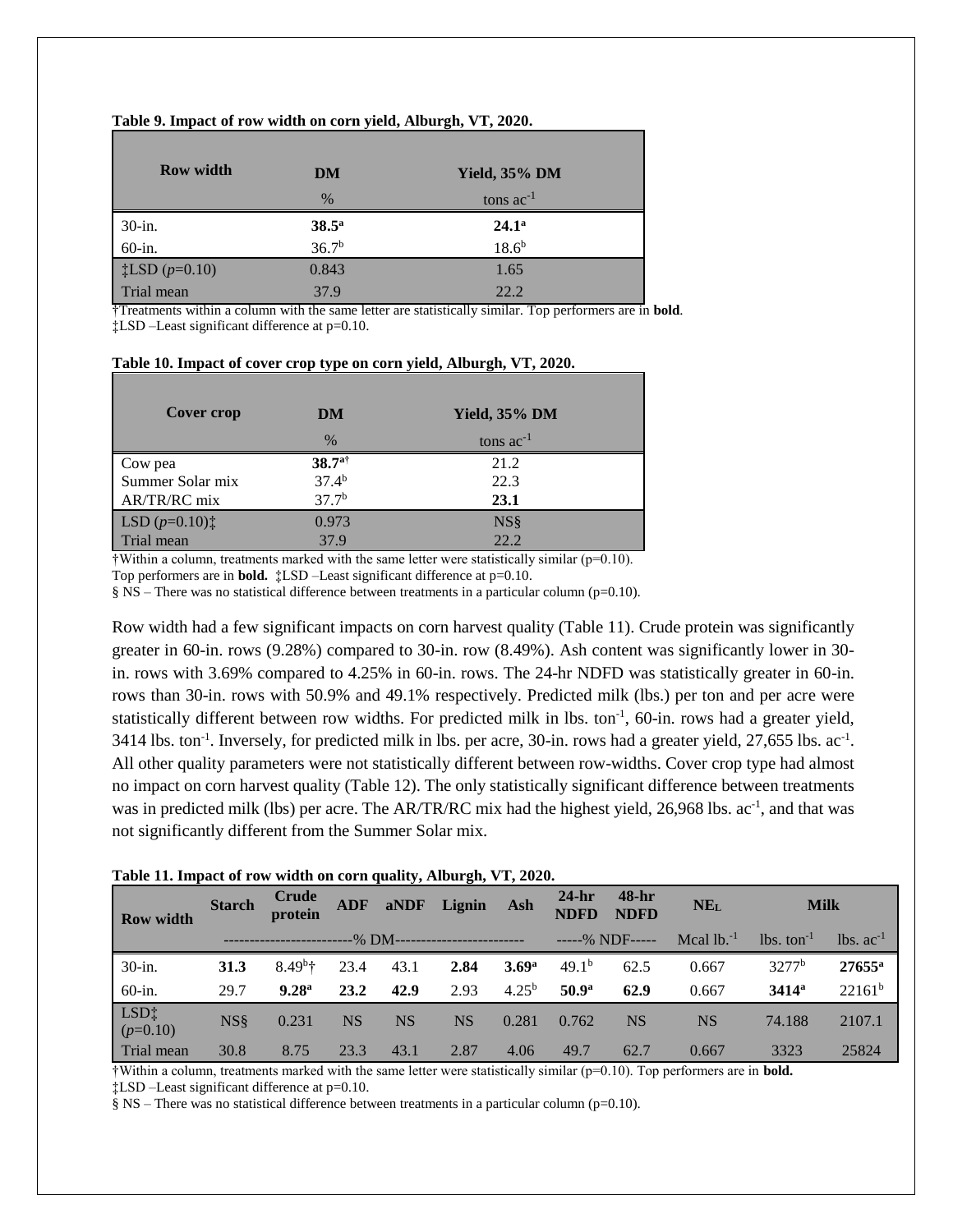| Cover crop                                     | <b>Starch</b>   | Crude<br>protein | <b>ADF</b> | aNDF      | Lignin             | Ash       | $24-hr$<br><b>NDFD</b> | 48-hr<br><b>NDFD</b> | NE <sub>L</sub>            | <b>Milk</b>              |                   |
|------------------------------------------------|-----------------|------------------|------------|-----------|--------------------|-----------|------------------------|----------------------|----------------------------|--------------------------|-------------------|
|                                                |                 |                  | -% DM-     |           | ------------------ |           |                        | -----% NDF-----      | Mcal<br>$1b$ <sub>-1</sub> | $lbs.$ ton <sup>-1</sup> | $lbs. ac-1$       |
| Cow pea                                        | 31.0            | 8.68             | 22.9       | 42.8      | 2.78               | 4.00      | 49.9                   | 62.8                 | 0.671                      | 3309                     | $24527^{\circ}$ † |
| Summer solar<br>mix                            | <b>31.1</b>     | 8.74             | 23.8       | 43.6      | 2.96               | 4.01      | 49.4                   | 62.6                 | 0.663                      | 3322                     | $25976^{ab}$      |
| AR/TR/RC<br>mix                                | 30.3            | 8.84             | 23.2       | 42.8      | 2.87               | 4.17      | 49.8                   | 62.7                 | 0.667                      | 3337                     | $26968^{\rm a}$   |
| LSD $(p=0.10)$ <sup><math>\dagger</math></sup> | NS <sub>8</sub> | <b>NS</b>        | <b>NS</b>  | <b>NS</b> | <b>NS</b>          | <b>NS</b> | <b>NS</b>              | <b>NS</b>            | <b>NS</b>                  | <b>NS</b>                | 2433.1            |
| Trial mean                                     | 30.8            | 8.75             | 23.3       | 43.1      | 2.87               | 4.06      | 49.7                   | 62.7                 | 0.667                      | 3323                     | 25824             |

**Table 12. Impact of cover crop type on corn quality, Alburgh, VT, 2020.**

†Treatments within a column with the same letter are statistically similar. Top performers are in **bold**.

‡LSD –Least significant difference at p=0.10.

 $\S$  NS – There was no statistical difference between treatments in a particular column (p=0.10).

## **DISCUSSION**

In 2020, corn planted in 30-inch rows produced an average of 5.5 more tons ac<sup>-1</sup> than corn planted in 60inch rows. On the other hand, cover crop biomass greatly increased when interseeded into 60-inch corn rows compared to 30-inch rows. Cover crop yield was more than 4 times greater in the 60-inch rows across all three cover crop types. This makes sense because the photosynthetically active radiation (PAR) was significantly higher in 60-inch rows. Increased light infiltration to the soil surface and lack of shading from the corn canopy allowed for better establishment and growth of interseeded cover crops when corn is planted with 60-in. row spacing. This can be beneficial for farms where weed suppression is an issue. It may be challenging to cultivate or spray herbicides onto corn fields if equipment is not set up for wider rows. This increased biomass production of the cover crops in 60-inch rows can suppress weeds when traditional cultivation or herbicide application is not available. In this year's trial, soil health samples were taken approximately two weeks after corn harvest, and there were minimal differences between the 30- and 60-inch rows. The plots that had been planted with 60-inch row spacing did have reduced soil surface and subsurface hardness compared to the 30-inch spacing. The cover crop mixture with annual ryegrass, tillage radish, and red clover also had reduced soil surface and subsurface hardness compared to cow peas, and the Summer Solar mix. Compaction occurs when large pores in the soil are packed closely together, particularly in wet soils, because of tillage or traffic with heavy equipment. Surface compaction can prevent roots from accessing water and nutrients, and after rain events may result in ponding, runoff, and erosion. One way to manage soil compaction is by incorporating deep tillage or deep rooting cover crops into the crop rotation. The 60-inch spacing allows for better establishment of cover crops, as seen in the year's trial, and likely resulted in reduced soil surface and subsurface hardness compared to 30-inch rows, where cover crops cannot establish as well. Additionally, the cover crop mixture that included tillage radish outperformed the other two cover crop treatments, which makes sense because tillage radish is a way to manage soil compaction in the field, without the use of tillage equipment.

The results from this season are consistent with what was observed last season in 2019. Corn planted in 30 inch rows produced higher yields than 60-inch rows, but only by an average of 2.9 tons ac<sup>-1</sup>, which was less of a difference than what seen this season. In both years, cover crop type had no impact on corn yield. Last year, cover crop biomass was also greater when interseeded into 60-inch rows; the average yield was 3.3